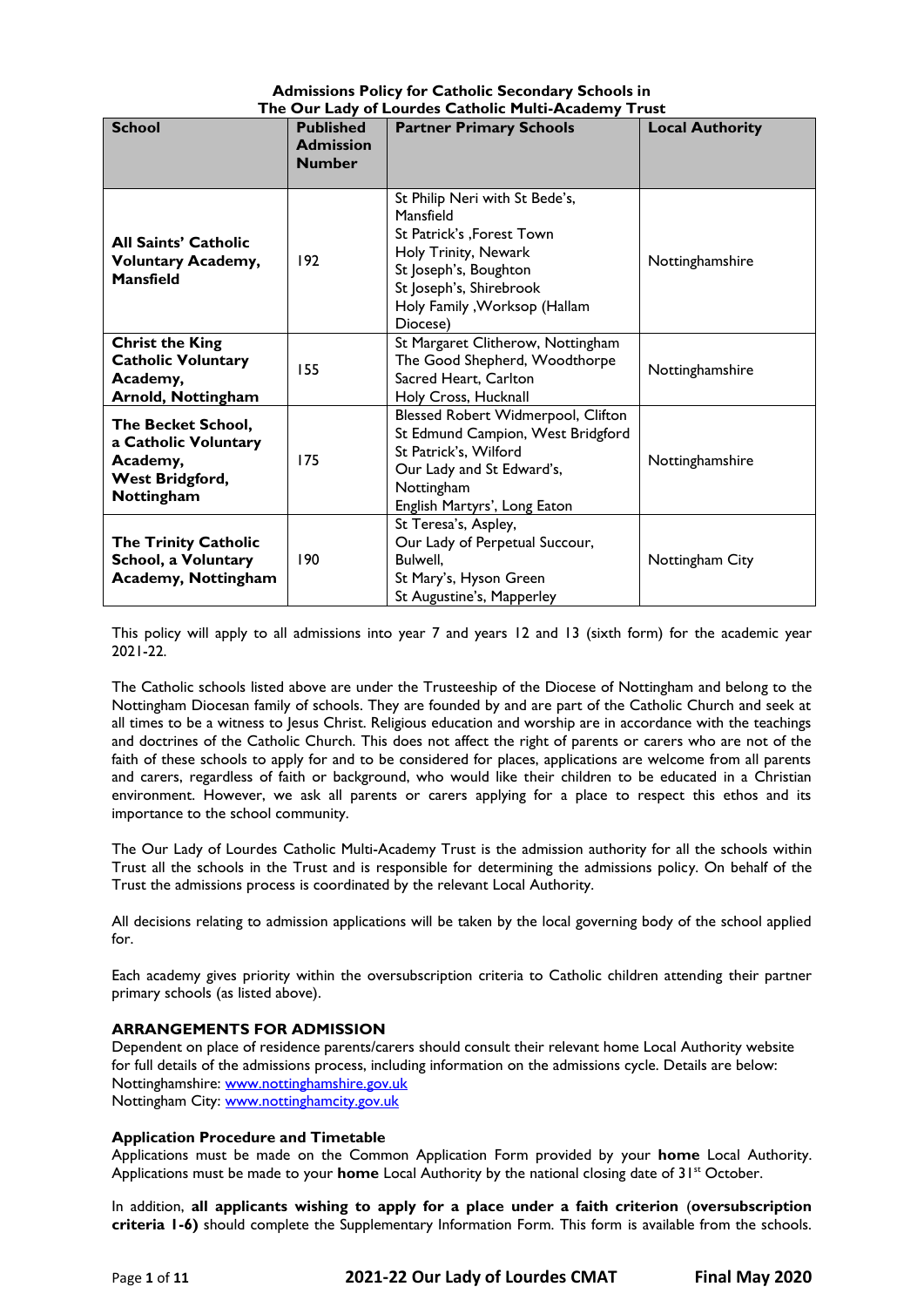The completed form, together with any required evidence, (see notes 3-8), should be returned by the national closing date of 31<sup>st</sup> October to each Catholic school for which a preference has been specified.

**If you do not provide the additional required evidence for ranking within the faith criteria and return it by the closing date your child will be ranked in a lower admissions category and this may affect your child's chances of being offered a place.**

#### **ALL APPLICATIONS – HOW PLACES ARE ALLOCATED**

The Local Authority forward details of all applicants to the relevant Governing Body. Using the information on both the Common Application Form and the Supplementary Form, each Governing Body draws up a ranked list using the oversubscription criteria listed below. The Local Authority then allocates places on behalf of the relevant Governing Body up to the admissions number. When a place can be offered at more than one of the schools listed on your application, the Local Authority will offer a place at the highest preferred school where a place is available.

#### **ADMISSION OF PUPILS OUTSIDE NORMAL AGE GROUP**

Parents may seek a place for their child outside of the normal age group for example if the child is exceptionally gifted and talented or has experienced problems such as ill health. It is anticipated that children will be educated out of their normal age group in only a small number of very exceptional circumstances.

Should you wish to seek a place for your child outside of their normal age group you should still make an application for a school place for your child's normal age group and you should also submit a request for admission out of the normal age group at the same time, following the procedure set out by your **home** local authority.

In addition to taking into account the views of the head teacher, including the head teacher's statutory responsibility for the internal organisation, management and control of the school, the school local governing body will take into account the views of the parents and of appropriate medical and education professionals. A decision will then be made on which age group the child should be admitted taking into account the circumstances of each case and the best interests of the child.

Once that decision has been made the oversubscription criteria will be applied to determine if a place can be offered at the school.

Your statutory right to appeal against the refusal of a place at a school for which you have applied is unaffected. However, the right to appeal does not apply if you are offered a place at the school but it is not in your preferred age group.

The school is not required to honour a decision made by another admission authority on admission out of the normal age group.

### **LATE APPLICATIONS**

**Nottinghamshire:** Certain late applications submitted in the normal admissions round that are received by Nottinghamshire County Council after the closing date but before the date set by Nottinghamshire County Council for exceptional late applications will be treated as on time. Such applications will be from parents or carers who:

- have moved into Nottinghamshire; or
- can establish at the time of completing the form that there were exceptional reasons for missing the closing date and were, therefore, unable to meet the published closing date.

Governing Bodies will treat such applications as on time where it is practical to include them in their first ranking.

All other late applications for secondary school places received by Nottinghamshire Local Authority after the closing date will be dealt with after the offer day.

**Nottingham City:** Nottingham City Council and the Governing Body may be willing to accept applications which are received after the closing date but before the date set by the Local Authority for exceptional late applications, for example:

- a family returning from abroad
- a lone parent who has been ill for some time
- a family moving into Nottingham from another area
- other exceptional circumstances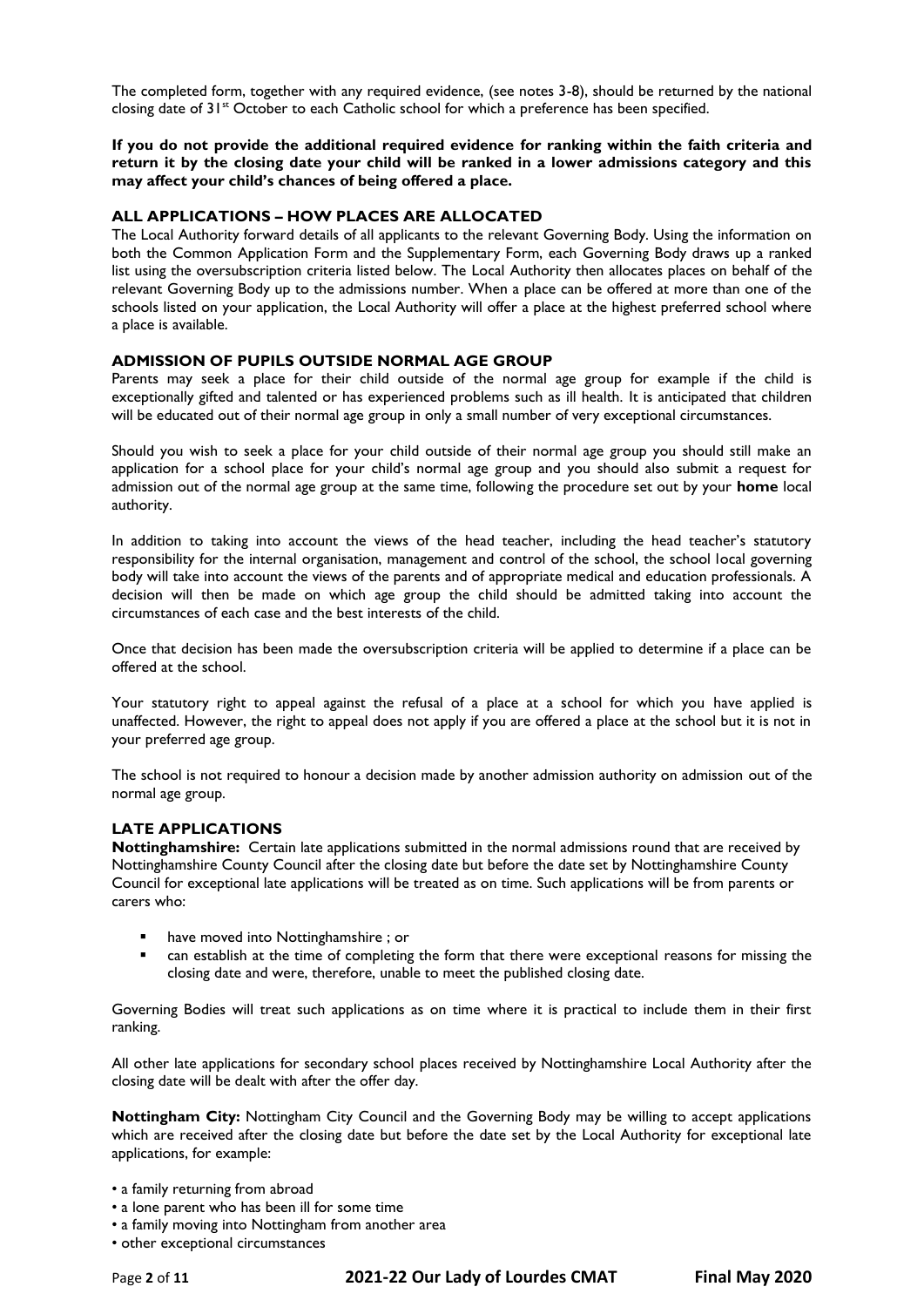Each case will be treated on its merits. Any preferences received by Nottingham City Council up to the date set by the Local Authority, with good reason for being late, and where appropriate, with the agreement of the Governing Body will be included in the first cycle of allocations and will be notified on the national offer day.

All other late applications for secondary school places received by Nottingham City Council after the closing date will be dealt with after the offer day.

### **IN YEAR APPLICATIONS – APPLICATIONS DURING THE SCHOOL YEAR**

The Trinity Catholic School, A Voluntary Academy, Nottingham and Christ the King Catholic Voluntary Academy, Arnold participate in Nottingham City's and Nottinghamshire County Council's In-Year Coordinated Admissions Schemes. Details of the application process are available from the school and from the relevant Local Authority, see below:

**Nottinghamshire: [www.nottinghamshire.gov.uk](http://www.nottinghamshire.gov.uk/)**

**Nottingham City: [www.nottinghamcity.gov.uk](http://www.nottinghamcity.gov.uk/)**

**Contact telephone numbers for the Local Authorities are: Nottinghamshire: 0300 500 8080 Nottingham City: 0115 9150763**

Details of the In-Year application process and application forms for In-Year applications to the All Saints Catholic Voluntary Academy Mansfield and The Becket School Catholic Voluntary Academy, West Bridgford are available from the schools, see below:

# **The Becket School Catholic Voluntary Academy, West Bridgford: Admissions: <https://www.becketonline.co.uk/parent-information/parent-zone/> In-Year application form: [https://www.becketonline.co.uk/wp-content/uploads/2014/03/Mid-](https://www.becketonline.co.uk/wp-content/uploads/2014/03/Mid-Year-Transfer-Form-2018-19-1.docx)[Year-Transfer-Form-2018-19-1.docx](https://www.becketonline.co.uk/wp-content/uploads/2014/03/Mid-Year-Transfer-Form-2018-19-1.docx)**

**All Saints' Catholic Voluntary Academy, Mansfield: Admissions: <http://www.allsaints.notts.sch.uk/main.asp?page=2> In-Year application form: [https://www.allsaints.notts.sch.uk/documents/admissions/04%20In-](https://www.allsaints.notts.sch.uk/documents/admissions/04%20In-Year%20Admissions/Pupil%20Admission%20Form%20-%20In-year.pdf)[Year%20Admissions/Pupil%20Admission%20Form%20-%20In-year.pdf](https://www.allsaints.notts.sch.uk/documents/admissions/04%20In-Year%20Admissions/Pupil%20Admission%20Form%20-%20In-year.pdf)**

For all schools once an application has been made, it will be passed to the school Governing Body for consideration. A Supplementary Form should also be completed if you wish to apply for ranking within a faith criteria.

If your application is refused, parents have a statutory right to appeal (see 'Appeals' below). The appeal should be lodged within 20 school days after the date of your refusal letter.

### **WAITING LISTS**

Parents whose children have not been offered a place will be added to the school's Waiting List unless they have been offered a place a higher preference school.

Waiting Lists for admission for year 7 to year 11 will be maintained until the end of the academic year applied for and the child's name will remain on the Waiting List until that time or until the parents request the school to remove the child's name from the list.

Waiting Lists for admission for year 12 and year 13 will remain open until the end of the autumn term of the year applied for.

Parents must make a further application for a school place in respect of a later academic year and if a place is not available, the child's name can be added to the Waiting List.

Waiting Lists are ranked in the same order as the oversubscription criteria listed below. Your child's position on the Waiting List may change. This means that a child's Waiting List position during the year could go up or down. Any late applications will be added to the Waiting List in accordance with the oversubscription criteria.

Inclusion on a school's Waiting List does not mean that a place will eventually become available.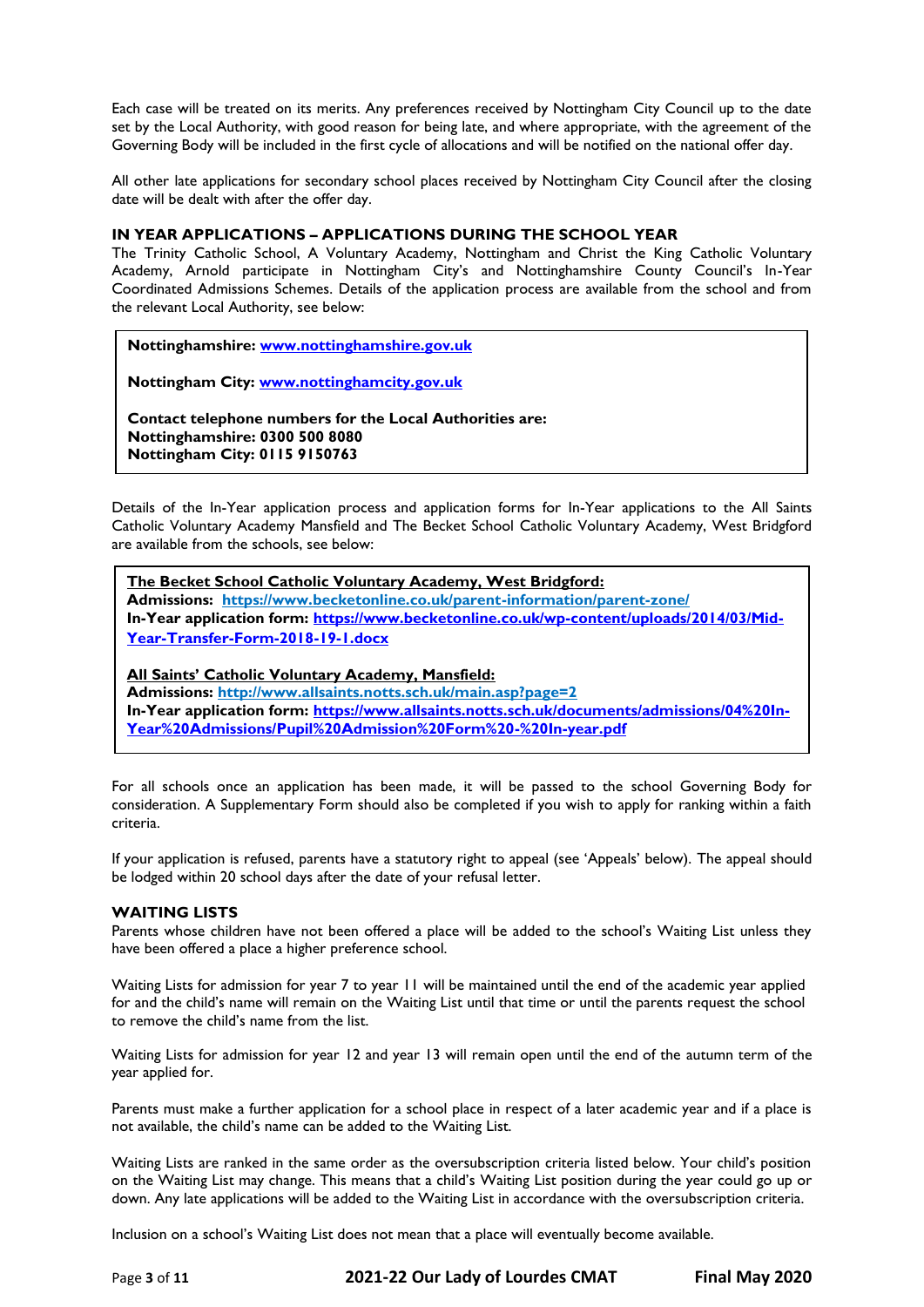### **APPEALS**

If a child is not offered a place, parents/carers have a statutory right to appeal. This should be done by writing to the school setting out your grounds for appeal no later than twenty school days after the decision letter has been received. The appeal will be arranged on behalf of the school governing body by the Catholic Schools Appeals Service and will be heard by an independent panel. The decision of the panel will be binding on the school.

### **FAIR ACCESS PROTOCOLS**

Local Authorities are required to have Fair Access Protocols in order to make sure that unplaced children especially the most vulnerable, are offered a place at a suitable school as quickly as possible. This includes admitting children above the published admissions number to schools that are already full. The schools listed in this policy participate in the Fair Access Protocol operated by the Local Authority within which they are located.

### **APPLICATIONS FOR TWINS AND MULTIPLE BIRTH PUPILS**

In cases where there is one remaining place available and the next child on the Waiting List is one of a twin or of other multiple birth groups, then both twins (or all the siblings in case of multiple births) will be admitted even if this means that the Published Admission Number will be exceeded as long as the Governing Body decides that the education of pupils in that year group will not be detrimentally affected.

### **FRAUDULENT INFORMATION**

If the allocation of a place has been made on the basis of fraudulent or intentionally misleading information, the governors reserve the right to withdraw the place.

### **OVERSUBSCRIPTION CRITERIA**

Where a school has more applications than places available the governing body will draw up a ranked list based on the criteria listed below and will allocate places accordingly.

In accordance with legislation Pupils with an Educational Health and Care Plan (EHCP) (a plan made by the Local Authority under Section 37 of the Children and Families Act 2014 which specifies the special educational provision required for a child) which names the school will be allocated a place first. This will reduce the number of places available.

- *1. Catholic children who are 'looked after' or who were 'previously looked after' (see Notes 1 and 2).*
- *2. Catholic children (see Note 2).*
- *3. Other children who are 'looked after' or who were 'previously looked after' (see Note 1)*
- *4. Catechumens, Candidates and members of Eastern Christian Churches (see Notes 3, 4 and 5)*
- *5. Children of other Christian denominations whose membership is evidenced by a minister of religion (see Note 6).*
- *6. Children of other faiths whose membership is evidenced by a religious leader (see Note 7).*
- *7. Any other children*

*First priority within the individual criteria will be given to applications from children who attend one of the partner primary schools.*

*Second priority within the individual criteria will be given to applications for children who will have siblings (see Note 9) attending the school in years 7-11 at the proposed time of admission.*

### *In the event of oversubscription within any criterion allocation of places will be decided on distance measurements supplied by the Local Authority. (See below)*

**Nottinghamshire:** Distance measurements will be taken in a straight line from the entrance to the child's home (as defined by the Local Authority) to the principal entrance to the main administrative building of the Academy. This will be calculated by using the County Council's computerised distance measuring software. In the event of needing to discriminate between pupils living in the same block of flats, where the County Council's computerised distance measuring software produces the same distance measurement, the lower the number of the flat the closer it will be judged to be to the school.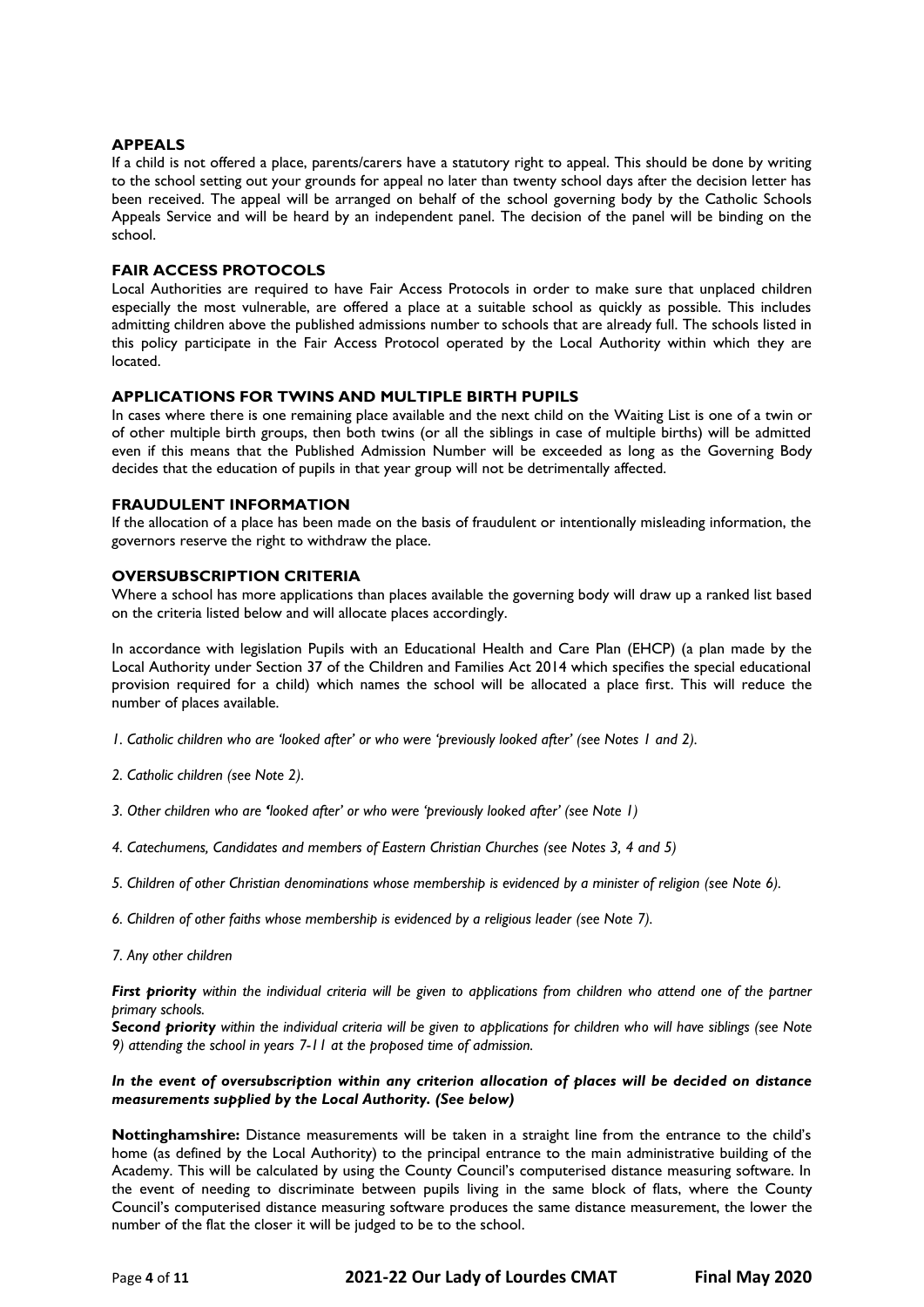**Nottingham City**: Distance will be measured in a straight line (by a computerised geographical information system) from the centre of the school campus to a point at the pupil's home address identified by the Local Land and Property Gazetteer.

In a very few cases, it may not be possible to decide between the applications of those pupils who are the final qualifiers for a place (e.g. children who live at the same address or have the same distance measurement). In this exceptional situation the governors will admit the additional child above the Planned Admission Number.

#### **Notes (these form part of the oversubscription criteria)**

1. A looked after child is a child who is (a) in the care of a local authority, or (b) being provided with accommodation by a local authority in the exercise of their social services functions in accordance with section 22(1) of the Children Act 1989 at the time of making an application to a school.

Previously looked after children are children who were looked after, but ceased to be so because they were adopted (or became subject to a child-arrangements order or special guardianship order). This includes children who were adopted under the Adoption Act 1976 and children who were adopted under section 46 of the Adoption and Children Act 2002.

Child arrangements orders are defined in *section 8 of the Children Act 1989*, as amended by *section 12 of the Children and Families Act 2014*. Child arrangements orders replace residence orders and any residence order in force prior to 22 April 2014 is deemed to be a child arrangements order. *Section 14A of the Children Act 1989* defines a 'special guardianship order' as an order appointing one or more individuals to be a child's special guardian (or special guardians).

2. 'Catholic' means a member of a Church in full communion with the See of Rome. This includes the Eastern Catholic Churches. This will be evidenced by a certificate of baptism in a Catholic Church or a certificate of reception into full communion with the Catholic Church signed by a Catholic Priest and stamped with the parish stamp. For the purposes of this policy, it includes a looked after child who is part of a Catholic family where a letter from a priest demonstrates that the child would have been baptised or received if it were not for their status as a looked after child (i.e. a looked after child in the process of adoption by a Catholic family).

For a child to be ranked as Catholic within the oversubscription criteria evidence of Catholic baptism or reception into the Church will be required. Those who have difficulty obtaining written evidence of baptism should contact their Parish Priest.

3. 'Catechumen' means a member of the catechumenate of a Catholic Church. This will be evidenced by a certificate of reception into the order of catechumens or a letter of verification signed by the parish priest and stamped with the parish stamp.

4. 'Candidate' means a candidate for reception into the Catholic Church. This will be evidenced by a letter of verification signed by the parish priest and stamped with the parish stamp.

5. 'Eastern Christian Church' includes Orthodox Churches, and is evidenced by a certificate of baptism or reception from the authorities of that Church.

6. 'Children of other Christian denominations' means children who belong to other churches and ecclesial communities which, acknowledge God's revelation in Christ, confess the Lord Jesus Christ as God and Saviour according to the Scriptures, and, in obedience to God's will and in the power of the Holy Spirit commit themselves: to seek a deepening of their communion with Christ and with one another in the Church, which is his body; and to fulfil their mission to proclaim the Gospel by common witness and service to the world to the glory of the one God, Father, Son and Holy Spirit. An ecclesial community which on principle has no credal statements in its tradition, is included if it manifests faith in Christ as witnessed to in the Scriptures and is committed to working in the spirit of the above.

All members of Churches Together in England (CTE) and Churches Together in Wales (CYTUN) are deemed to be included in the above definition, as are all other churches and ecclesial communities that are in membership of any local Churches Together Group (by whatever title) on the above basis.

Evidence will be a Baptism Certificate, a Certificate of Dedication or a letter of verification signed by the minister of religion for that church.

7. 'Children of other faiths' means children who are members of a religious community that does not fall within the definition of 'other Christian denominations' at note 7 above and which falls within the definition of a religion for the purposes of charity law. The Charities Act 2011 defines religion to include: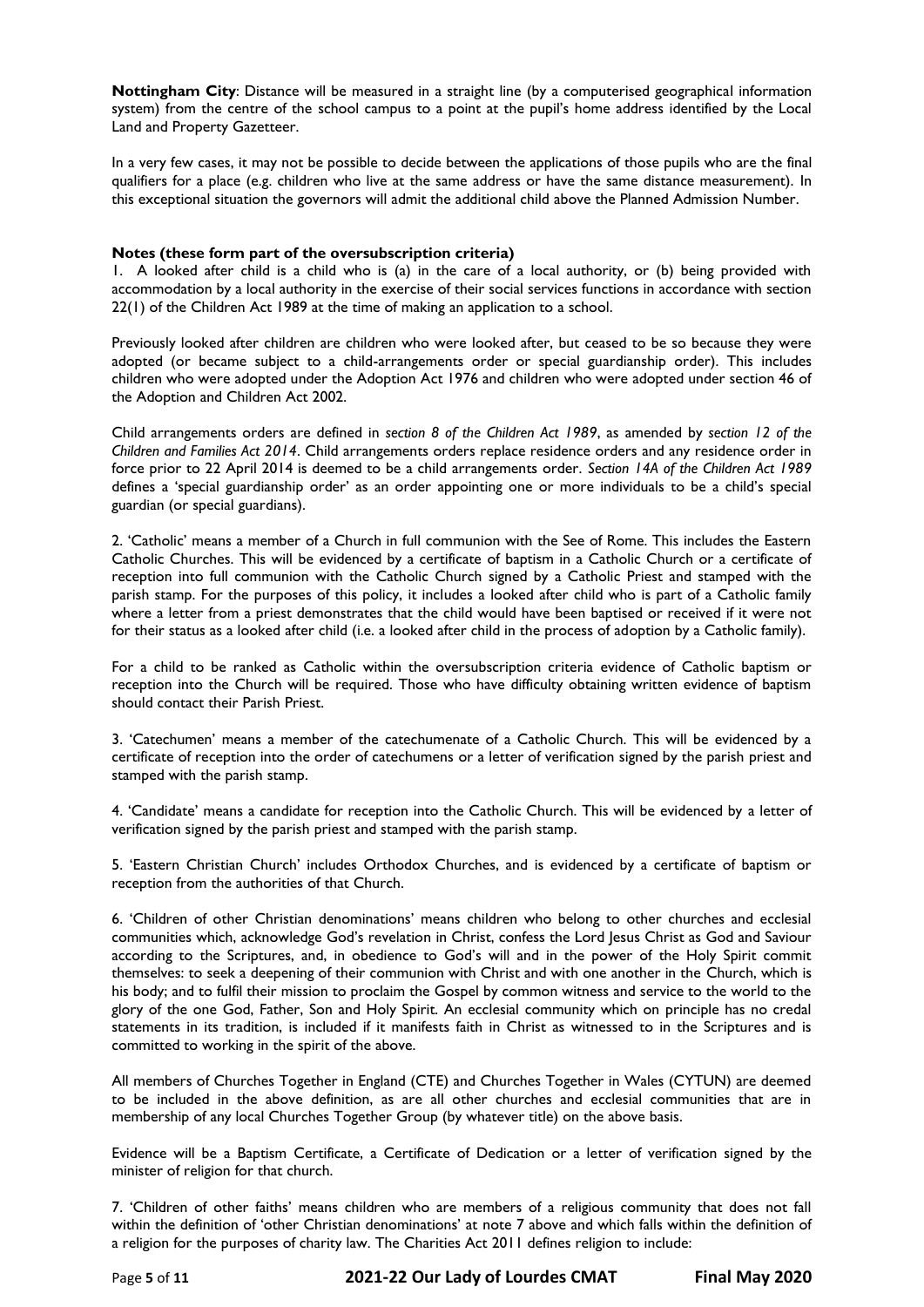- A religion which involves belief in more than one God, and
- A religion which does not involve belief in a God.

Case law has identified certain characteristics which describe the meaning of religion for the purposes of charity law, which are characterised by a belief in a supreme being and an expression of belief in that supreme being through worship.

This is evidenced by a Baptism Certificate, a Certificate of Dedication or a letter of verification signed by the religious leader of the community.

8. 'Siblings' means a child who lives as a brother or sister in the same house, including natural brothers or sisters with either one or both parents in common, adopted brothers or sisters, stepbrothers or sisters, foster brothers or sisters, or the child of a parent's partner where the child for whom the school place is sought is living in the same family unit at the same address as that sibling. It also includes natural brothers or sisters where the child for whom the school place is sought is not living in the same family unit as the same address as that sibling.

9. A 'parent' means all natural parents, any person who is not a parent but has parental responsibility for a child, and any person who has care of a child.

10. Home Address: The governors of each school use the same definition as used by the Local Authority within which the school is located and these are set out below:

Nottinghamshire: The child's place of residence is taken to be the parental home, other than in the case of children fostered by a local authority, where either the parental address or that of a foster parent(s) may be used. If a child's parents live at separate addresses, the address where the child permanently spends at least three 'school' nights (that is, Sunday, Monday, Tuesday, Wednesday or Thursday) will be taken to be the place of residence. Addresses of other relatives or friends will not be considered as the place of residence, even if the child stays there for all or part of the week. Evidence that the child's place of residence is permanent may also be sought and this should prove that the child lived at the address at the time of the application. Informal arrangements between parents will not be taken into consideration. For families of service personnel with a confirmed posting to the area or crown servants returning from overseas to live in the area a Unit postal address or quartering area address for a service child provided the application is accompanied by an official letter that declares a relocation date will be accepted.

Nottingham City: The child's ordinary place of residence will be deemed to be the residential property at which the child normally and habitually resides with the person or persons having parental responsibility for the child at the closing date for the receipt of the SCAF, i.e. 15 January 2021. 5. Where parental responsibility is held by more than one person and those persons reside in separate properties, the child's ordinary place of residence will be deemed to be that property at which the child normally and habitually resides for the greater part of the week including weekends. If the child lives at two separate properties for an equal length of time, the ordinary place of residence will be deemed to be the address named on the Child Benefit letter. Informal residence agreements with family and friends will not be accepted unless there are exceptional circumstances, for which supporting evidence will be required.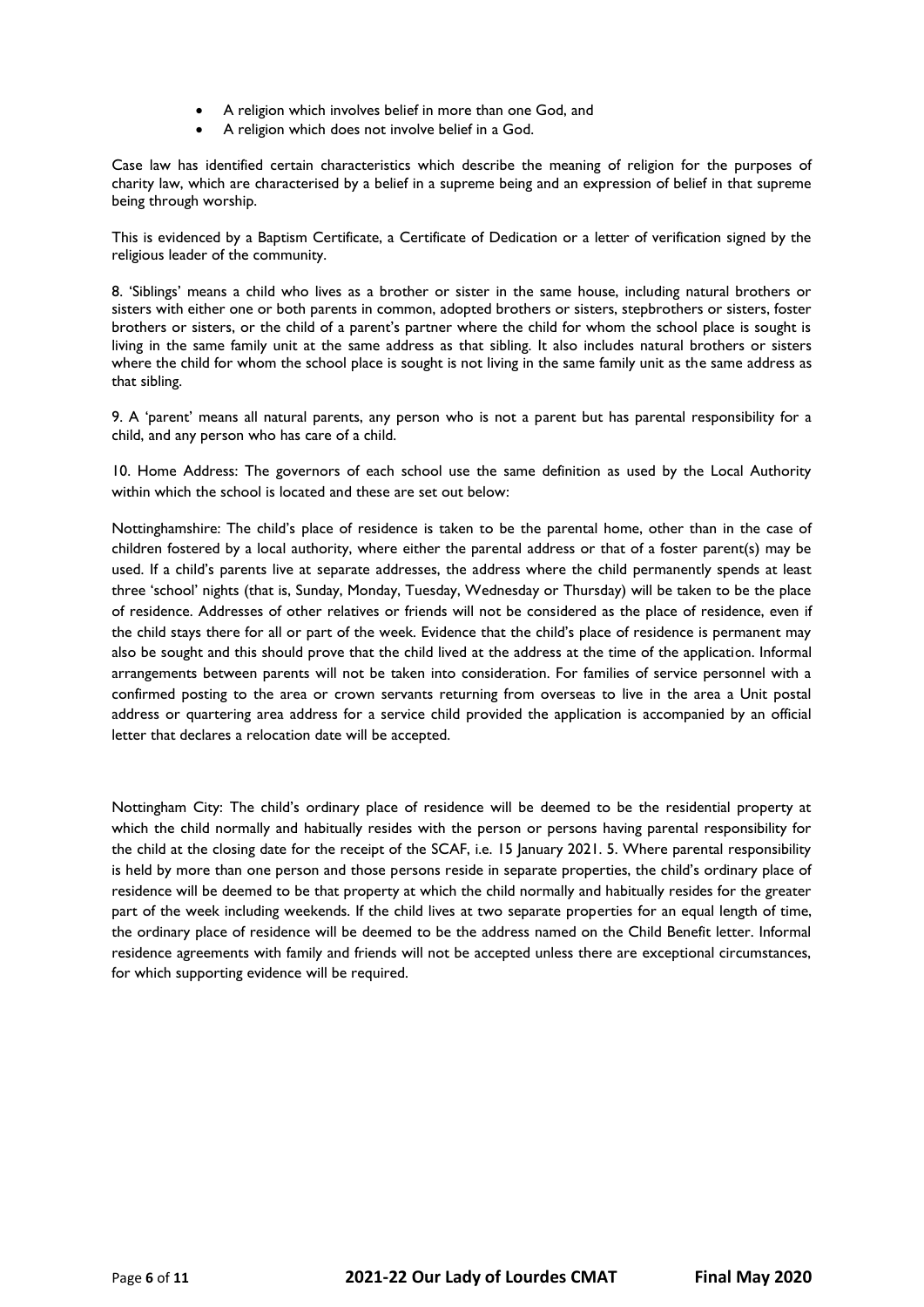## **SIXTH FORM ADMISSION ARRANGMENTS FOR SPECIFIC SCHOOLS**

### **THE BECKET SIXTH CRITERIA FOR ADMISSION 2021/2022 TO SIXTH FORM**

The minimum academic requirements for entry into The Becket Sixth (Yr 12) are: Two Grade 6 and four Grade 5 at GCSE level.

Students have the opportunity to study 3 or 4 AS subjects in Year 12 dropping to 3 in Year 13.

| Subject(s)                 | <b>Entry Criteria(Minimum GCSE Grade required)</b>                                                                                         |  |  |
|----------------------------|--------------------------------------------------------------------------------------------------------------------------------------------|--|--|
| Art and Design             | Grade 5 in Art                                                                                                                             |  |  |
| Biology                    | GCSE Separate Science: Grade 6 in Biology and at least one other Science<br>GCSE Combined Science: Grade 6 in both, and Grade 5 in Maths   |  |  |
| <b>Business</b>            | Grade 5 in English Language and a Grade 5 in Mathematics                                                                                   |  |  |
| Chemistry                  | GCSE Separate Science: Grade 6 in Chemistry and at least one other Science<br>GCSE Combined Science: Grade 6 in both, and Grade 5 in Maths |  |  |
| <b>Computer Science</b>    | Grade 5 in Computer Science                                                                                                                |  |  |
| Drama And Theatre Studies  | Grade 5 in Drama                                                                                                                           |  |  |
| Design Technology          | Grade 5 in Product Design                                                                                                                  |  |  |
| Economics                  | Grade 5 in English Literature and a Grade 5 in Mathematics                                                                                 |  |  |
| English Language           | Grade 5 in English Language and a Grade 5 in English Literature                                                                            |  |  |
| English Literature         | Grade 5 in English Language and a Grade 5 in English Literature                                                                            |  |  |
| French                     | Grade 6 in French                                                                                                                          |  |  |
| <b>Further Mathematics</b> | Grade 7 in Mathematics                                                                                                                     |  |  |
| Geography                  | Grade 5 in Geography                                                                                                                       |  |  |
| German                     | Grade 6 in German                                                                                                                          |  |  |
| History                    | Grade 5 in History                                                                                                                         |  |  |
| <b>Mathematics</b>         | Grade 6 in Mathematics                                                                                                                     |  |  |
| <b>Music</b>               | Grade 5 in Music                                                                                                                           |  |  |
| <b>PE/Sport Science</b>    | Grade 5 in PE                                                                                                                              |  |  |
| Physics                    | GCSE Separate Science: Grade 6 in Physics and at least one other Science<br>GCSE Combined Science: Grade 6 in both, and Grade 6 in Maths   |  |  |
| Psychology                 | Grade 5 in English Language and English Literature                                                                                         |  |  |
| RE (Philosophy and Ethics) | Grade 5 in RE                                                                                                                              |  |  |
| Sociology                  | Grade 5 in English Language and English Literature                                                                                         |  |  |

Where only one GCSE grade falls below the requirement in a particular subject, a student may request a reference from the subject teacher indicating that this low grade is exceptional and abnormal and that they recommend that the student would be able to cope with the demands of the A Level course. The predicted grade will be accepted for this one subject only.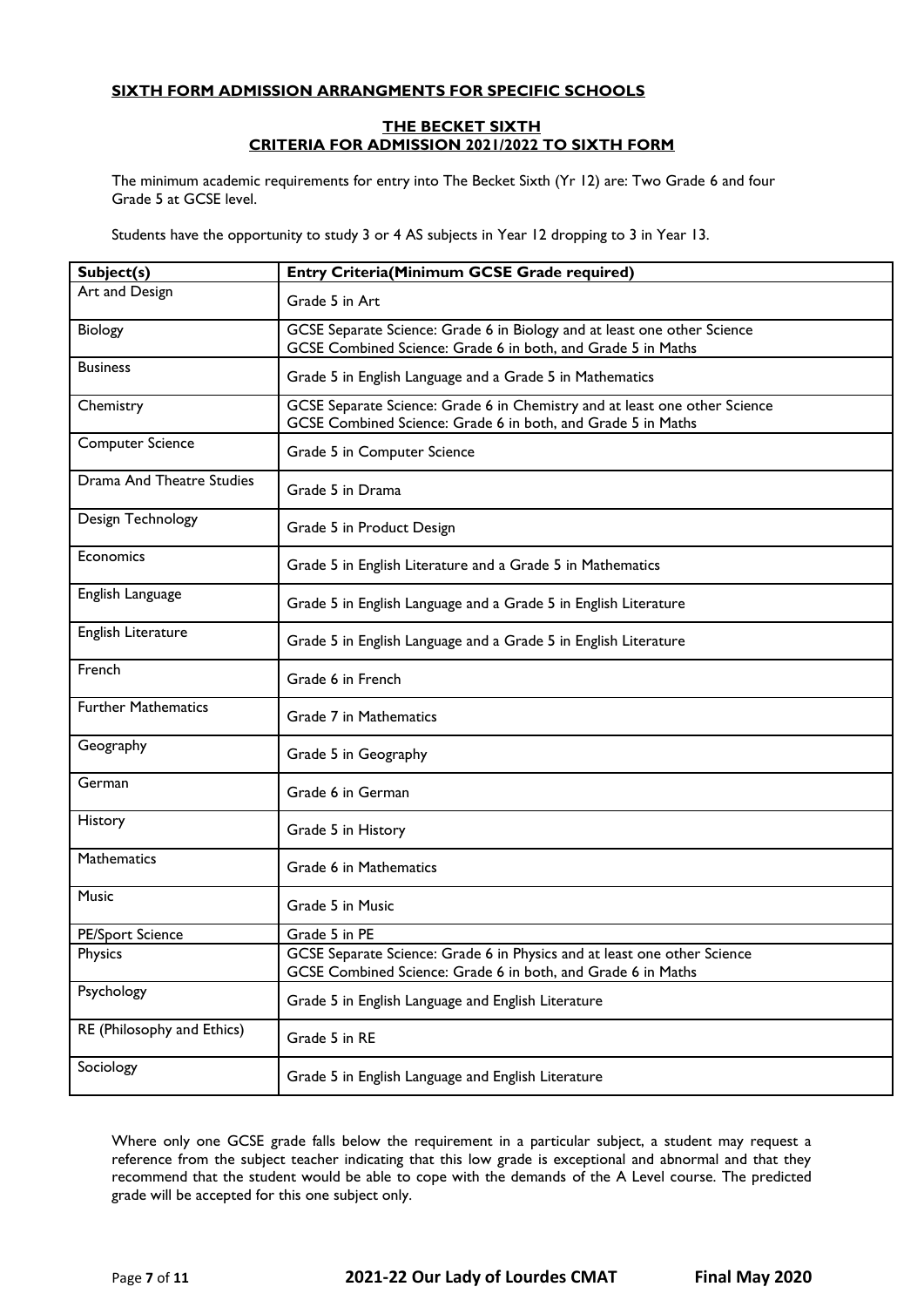At the end of Year 12, it is our policy to allow students to proceed to the full A Level only in those subjects in which they have attained at least a Grade D at AS level.

### **INFORMATION & GUIDANCE MEETING**

Prospective students will be invited to attend an information and guidance meeting with their parents to discuss the suitability of particular subjects and combinations of subjects. Offers of places will not be made on the basis of the meeting, but in accordance with the stated criteria.

### **EXTERNAL STUDENTS**

A maximum entry of 140 students in year 12, with a minimum of 30 external students who meet the above criteria, will be admitted in any one year, subject to places being available on chosen courses. Applications will be considered initially after the **11th January 2021** following an initial closing date of **8 th January 2021**. Applications received after this date will be placed on a waiting list in accordance with the over-subscription criteria.

### **OVER-SUBSCRIPTION CRITERIA**

In the event of over-subscription places will be offered to applicants in the following order of preference:

1) Catholic pupils who are looked after or who were previously looked after but immediately after being looked after became subject to an adoption, residence or special guardianship order;

2) Baptised Catholics\*;

3) Looked after children or children who were previously looked after but immediately after being looked after became subject to an adoption, residence or special guardianship order;

- 4) Christians/Denominations other than Catholic, who can provide a certificate
- either of baptism or dedication;
- 5) All other applicants.

\*A copy of Baptismal certificates must be submitted with applications to ensure correct categorisation.

Where a distinction has to be made within one of the above categories, preference will be given to siblings; then, as a tie break, distance from the student's home address to the Main Entrance of The Becket School "as the crow flies" will be used, preference being given to the shortest distance. In the event of two distances being equal measures will be taken to the next decimal point. If measurements remain equal lots will be drawn and the process will be supervised and verified by someone independent of the academy.

### **RIGHT OF APPEAL**

A formal appeal procedure is available in accordance with the provision of the School Standards and Framework Act 1998. If you wish to appeal against the decision (parents and students are able to appeal jointly or separately) you should inform the school, in writing, within 20 days of receiving your refusal of a place.

### **LATE APPLICATIONS** (APPLICATIONS RECEIVED AFTER THE INITIAL CLOSING DATE)

Applicants will be placed on a waiting list as per the over-subscription criteria. After the final offer date of **26th March 2021** further offers may be made from the waiting list, based on the number of offers accepted and availability. Final numbers cannot be determined before September 2021.

The waiting list will be held open until **10th September 2021.**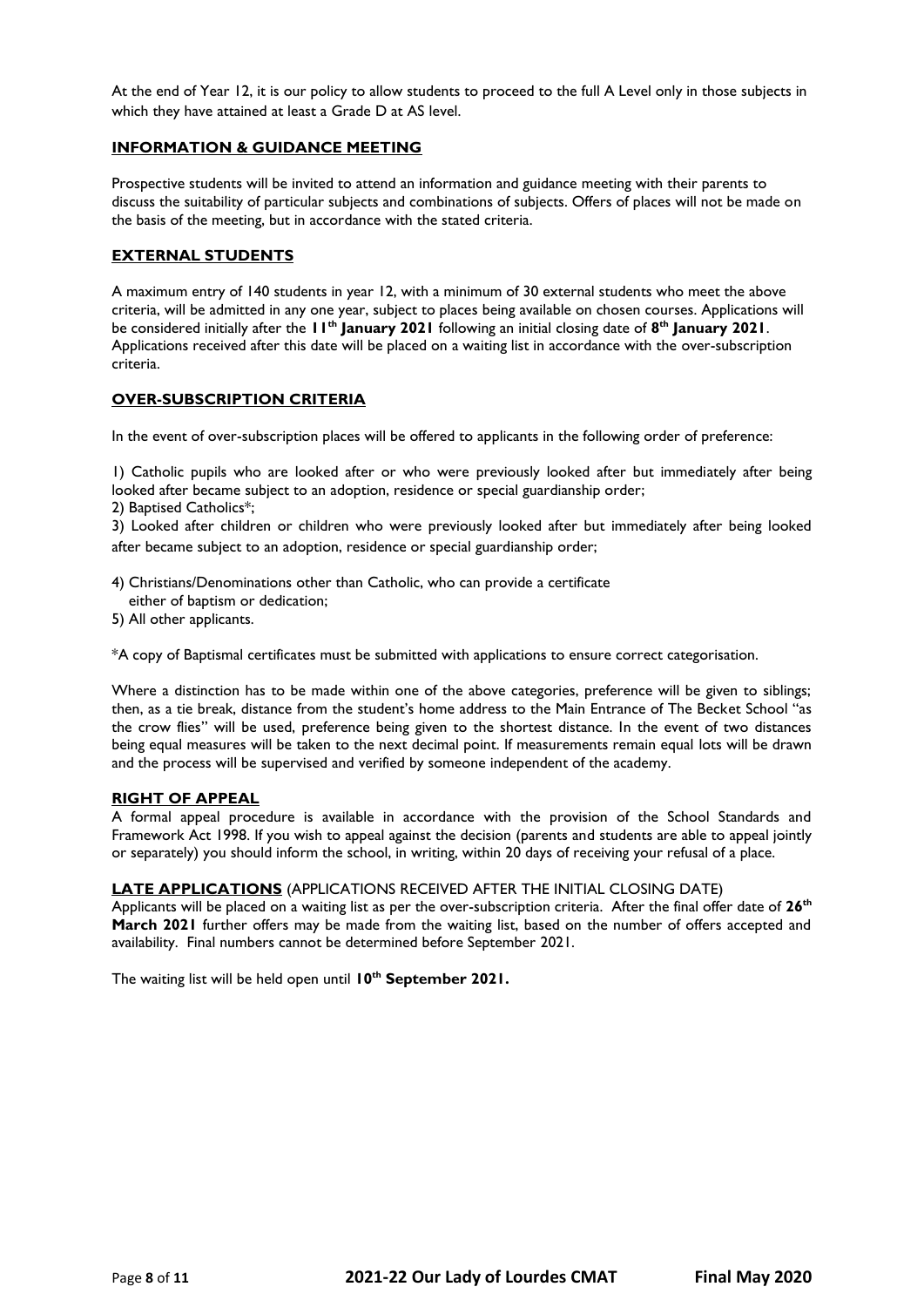## **ALL SAINTS CATHOLIC ACADEMY, MANSFIELD**

All Saints' Catholic Voluntary Academy operates the only Catholic Sixth Form for the North Nottinghamshire area. As such, it has a responsibility to offer the benefits of a Sixth Form Education within a Christian environment to any student who is between the age 16 and 19. The minimum academic requirements for entry to the Sixth Form are 5 GCSEs at grade 4 or above including Maths and English Language or Literature together with the specific entry requirements for the subjects being studied.

#### **Information and Guidance**

The overall capacity for admission into Yr 12 is 100 with a minimum of 20 external students who meet the above criteria will be admitted subject to places being available on chosen courses.

All students at All Saints' applying to the Sixth Form will have an interview to discuss the suitability of subjects and combinations of subjects. Places will be allocated in accordance with the stated criteria.

#### **External students**

All external applicants will be invited to visit the school to discuss the options available to them, suitability of subject choices. Places will be allocated in accordance with the stated criteria.

Final offers will be made to students following the publication of GCSE results and will be subject to applicants satisfying the particular course and/or subject requirements which are detailed in the Sixth Form Prospectus and subject information leaflets.

#### **Over-subscription criteria**

In the event of over-subscription places will be offered to applicants in the following order of preference:

1) Catholic pupils who are looked after or who were previously looked after but immediately after being looked after became subject to an adoption, residence or special guardianship order;

2) Baptised Catholics\*;

3) Looked after children or children who were previously looked after but immediately after being looked after became subject to an adoption, residence or special guardianship order

- 4) Christians/Denominations other than Catholic, who can provide a certificate
- either of baptism or dedication;
- 5) All other applicants.

\*A copy of Baptismal certificates must be submitted with applications to ensure correct categorisation.

Where a distinction has to be made within one of the above categories, preference will be given to siblings, then, as a tie break, distance from the student's home address to the Main Entrance of All Saint's School "as the crow flies" will be used, preference being given to the shortest distance. In the event of two distances being equal measurements will be taken to the next decimal point. If measurements remain equal lots will be drawn and the process will be supervised and verified by someone independent of the academy.

### **Right of Appeal**

A formal appeal procedure is available in accordance with the provision of the School Standards and Framework Act 1998. If you wish to appeal against the decision (parents and students are able to appeal jointly or separately) you should inform the school, in writing, within 20 school days of receiving your refusal of a place.

#### **Late Applications** (applications received after the initial closing date)

Applicants will be placed on a waiting list as per the over-subscription criteria. Final numbers cannot be determined before September 2021.

The waiting list will be held open until **September 2021.**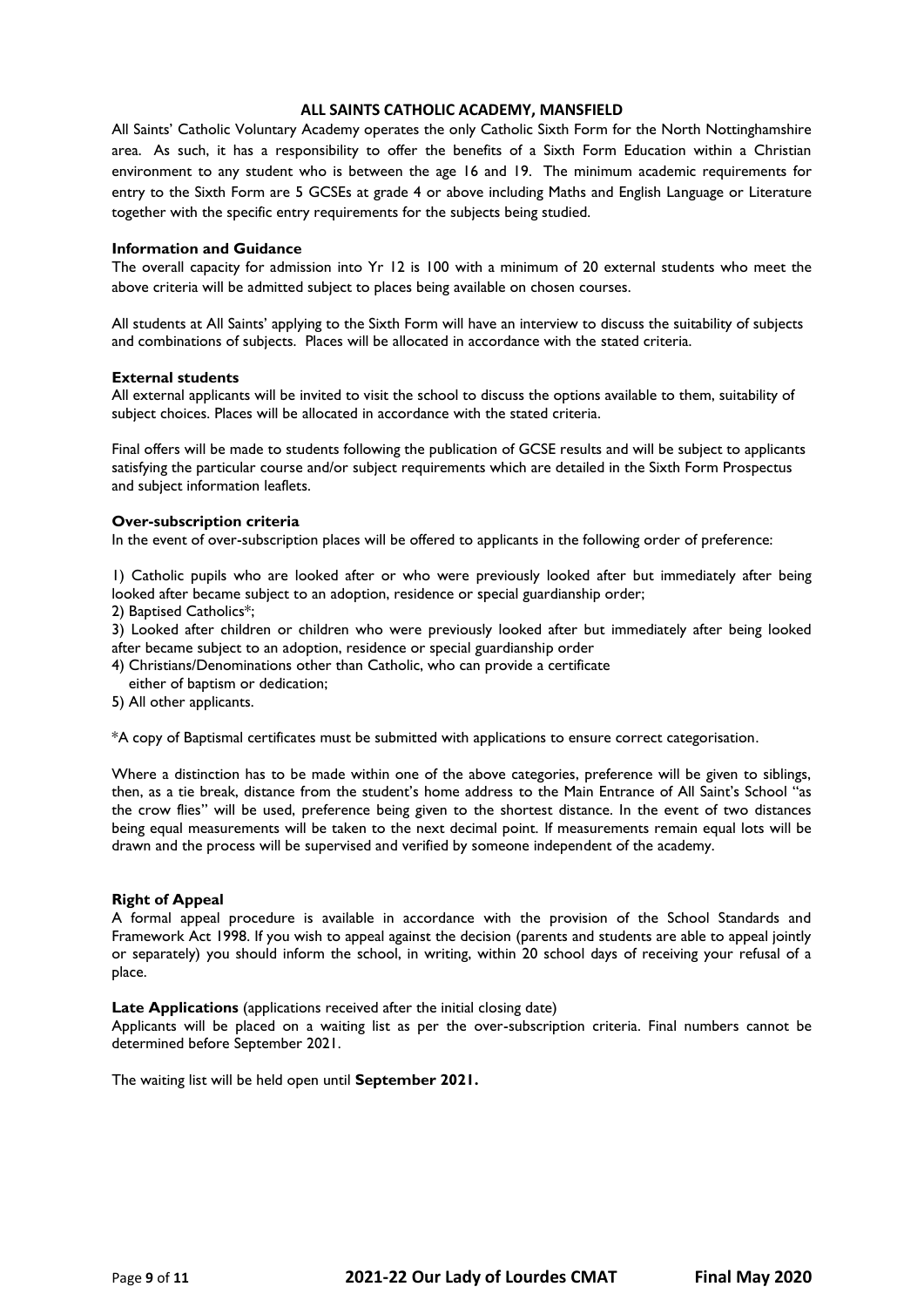# **CHRIST THE KING CATHOLIC VOLUNTARY ACADEMY, ARNOLD, NOTTINGHAM**

The capacity for Year 12 for entry into the 6<sup>th</sup> Form at Christ the King Catholic Voluntary Academy is 75 with a minimum of 10 external students who meet the above criteria will be admitted subject to places being available on chosen courses.

- Internal students must predominantly show an Attitude to Learning score of at least 2 and an ATL of 1 or 2 in the subjects they wish to take
- External students must have a positive reference from their previous educational establishment
- Students require a minimum grade 5 in either English Language or English Literature. In total five grade 5's (or grade C) are required, including one or both of English Language or Literature
- Where applicable students need to secure a grade 5 (or C grade) at GCSE in the subject they wish to study

**Additional Academic Entry requirements** are dependent on option choices and are explained below:

- Students wishing to study Mathematics at A Level require a grade 6 at GCSE and those wishing to study Further Mathematics, a grade 7
- Modern Foreign Languages require a grade 6 at GCSE in that subject
- The following subjects require a grade 5 in Mathematics in addition to the minimum requirements: Biology, Business Studies, Chemistry, Geography, Physics and Psychology. Where students secure a high grade 4 in Maths access to these subjects will be made on an individual basis in discussion with subject teacher specialists
- Students who secure a grade 5 in English Language or Literature and a 4 in Maths and secure all other criteria as stipulated are eligible for the following subjects: Art, Drama, English Literature, History, IT, Media Studies, Music, PE, Religious Education, Sociology and Technology